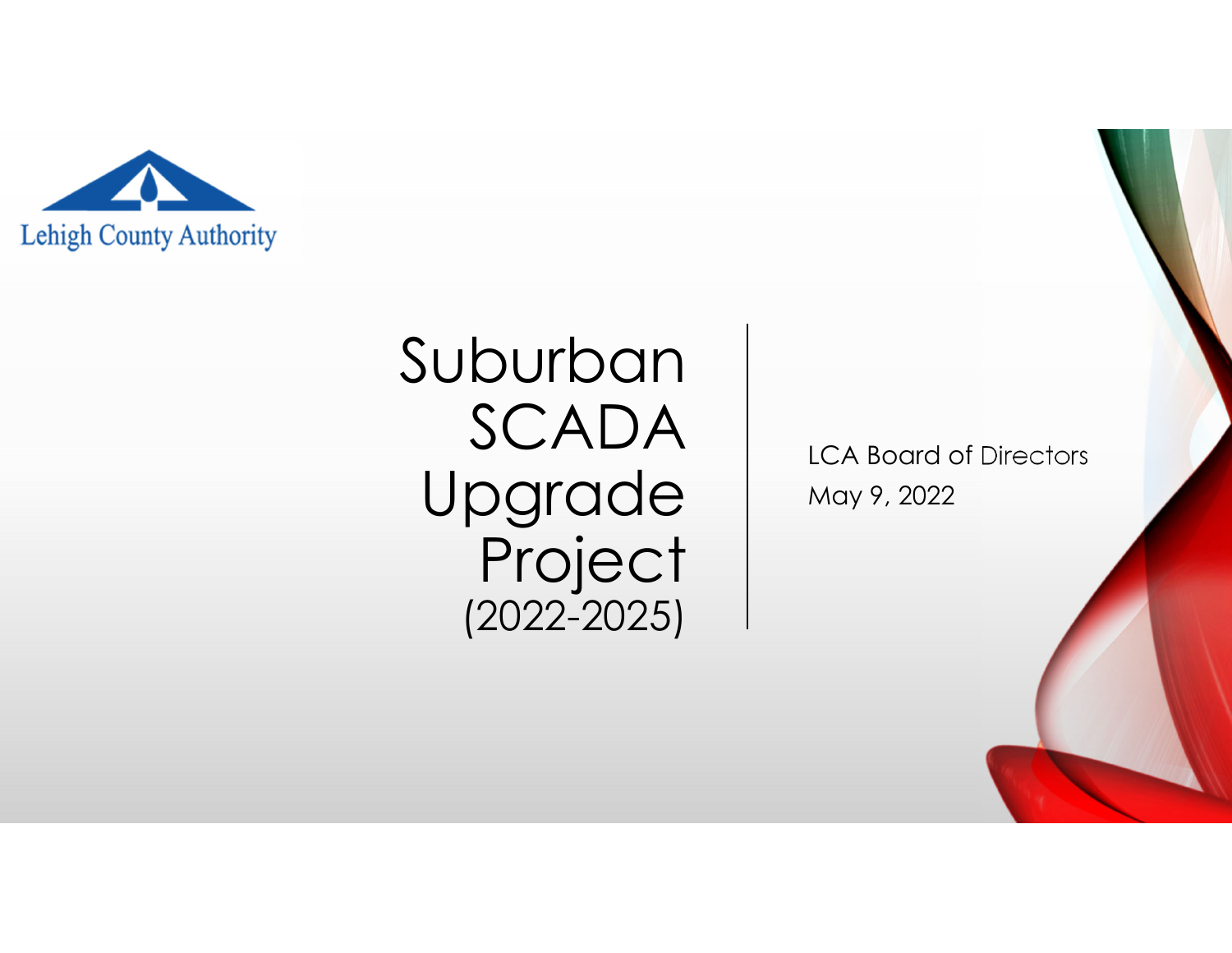



### What Is SCADA?

- **SCADA** Supervisory Control And Data **Acquisition** 
	- A control system that uses computers, network communication (internal, cellular and dial up) and GUIs (graphical user interfaces) for supervision and control of assets and processes.
	- This includes the monitoring of sensors and PLCs (programmable logic controllers) that interface directly with the assets.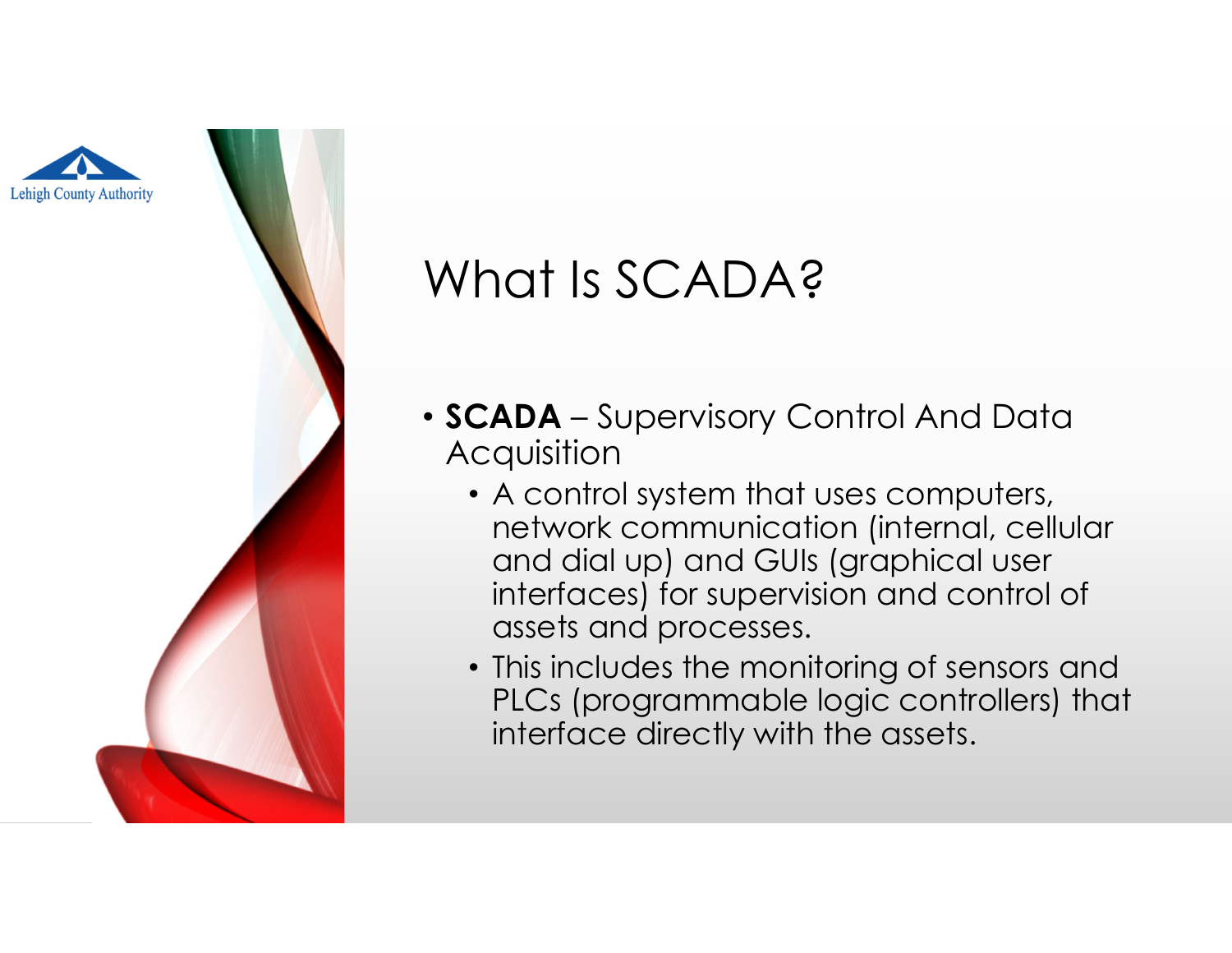



## Current SCADA Challenges

- Inconsistent Communications
	- Dial up internet and radio communications
- Multiple software systems
- Multiple points of alarms and notification
- Lack of internal expertise
- Aged infrastructure
- Lack of remote access
	- Increased response time (traveling to facility)
	- Delayed responses can lead to regulatory noncompliance (boil advisories)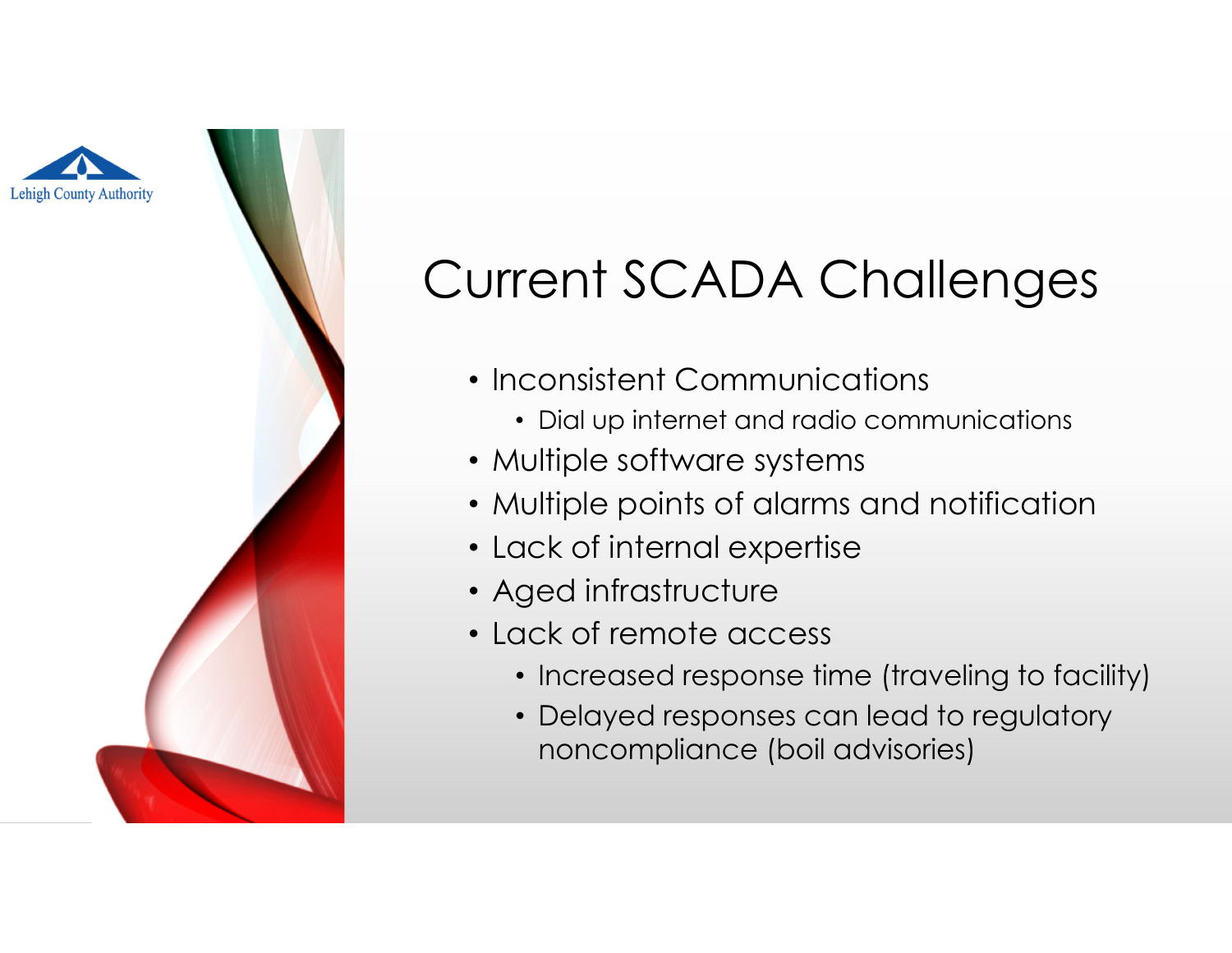



#### Project Overview

- Captures 42 Suburban water field assets
	- Well Stations
	- Pumping Stations
	- Meter Stations
	- Reservoirs
- Develop standardized build-outs for five common facility types
- Contractor must have their own cabinet shop on premises
- Project will be phased by priority over 4 years (2022-2025)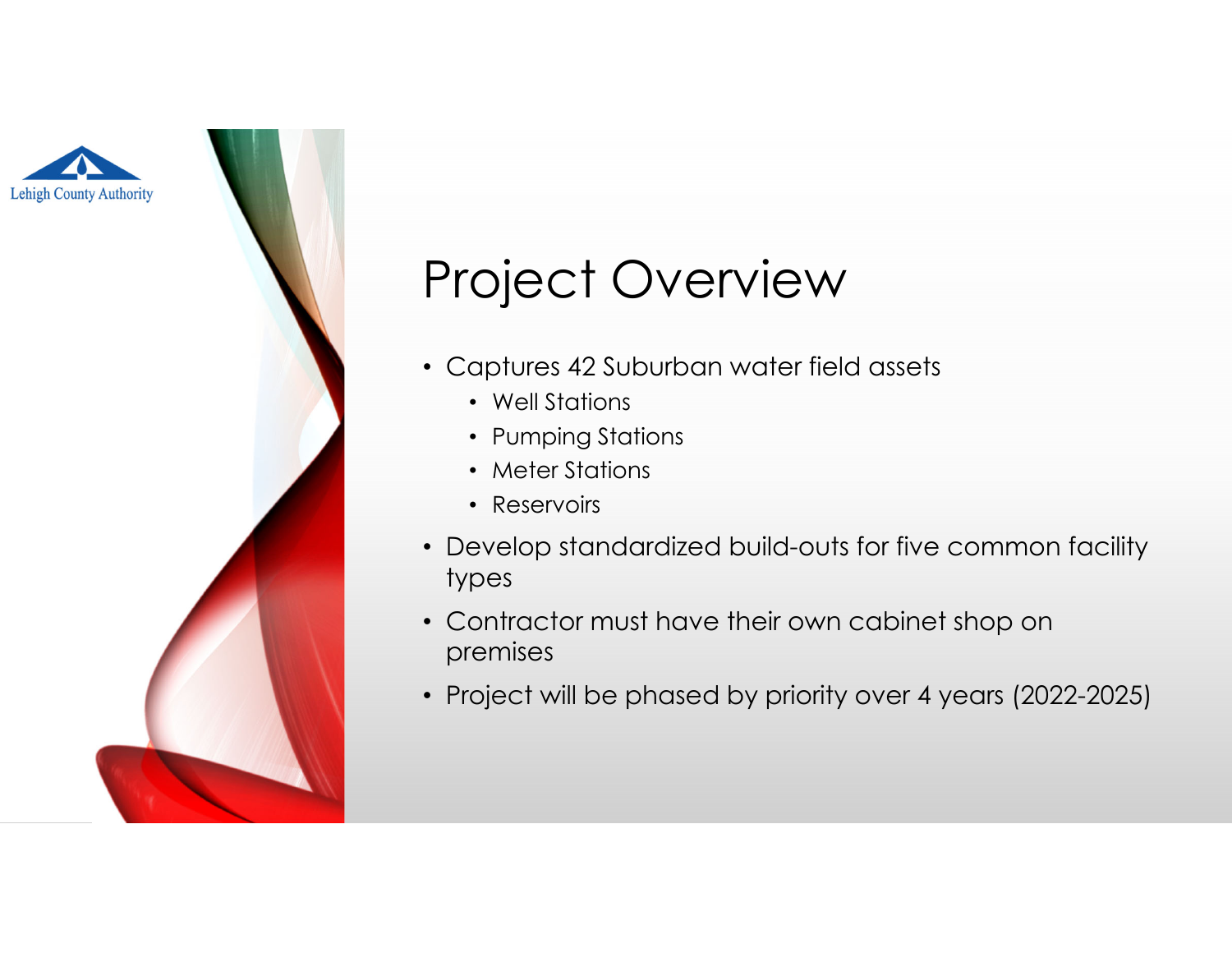



#### Project Phasing

- Phase 1 2022
	- Highest Priority Water Facilities
	- 1 Central Lehigh Division
	- 4 Satellite Systems
- Phases 2-4 2023-2025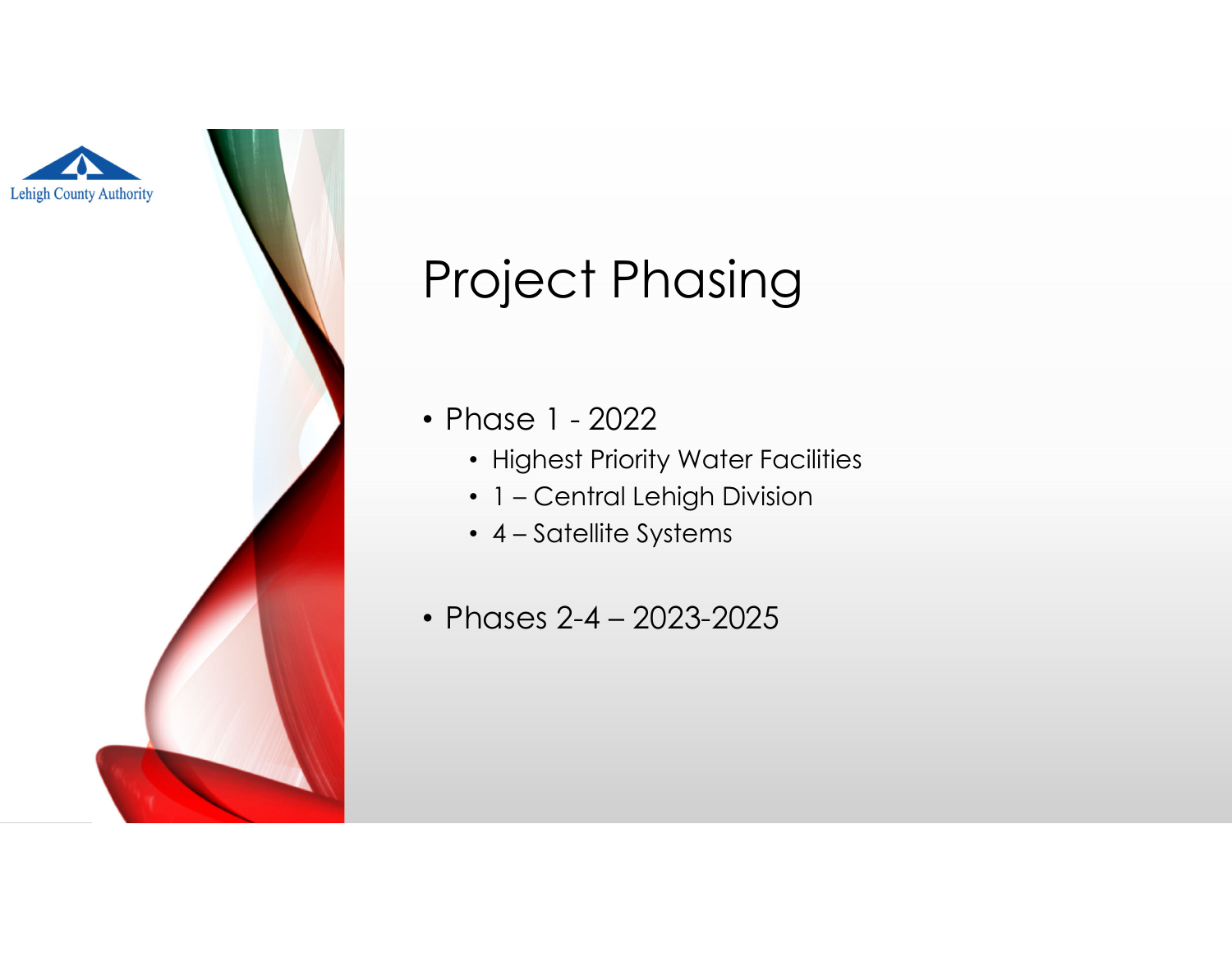



#### Project Benefits

- LCA staff development & training
- Standardized approach to increase ease of use
- Single platform for
	- Alarming
	- Reporting
	- Historian
- Secure remote access
- Scalable for future growth
- Increased response times
	- Improved service to customers
	- Potential to lower regulatory compliance risk